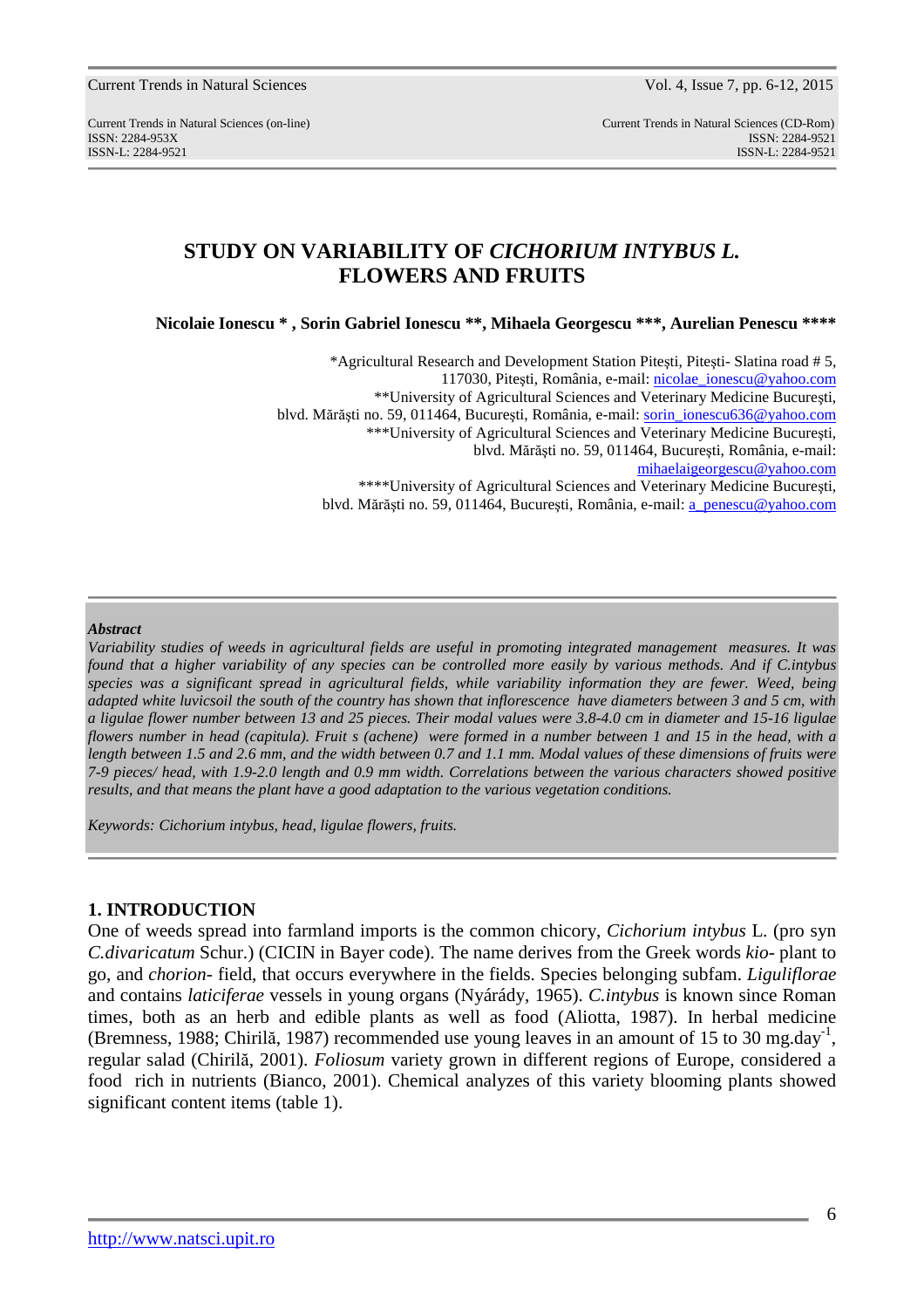| Current Trends in Natural Sciences                                                   | Vol. 4, Issue 7, pp. 6-12, 2015                                                     |
|--------------------------------------------------------------------------------------|-------------------------------------------------------------------------------------|
| Current Trends in Natural Sciences (on-line)<br>ISSN: 2284-953X<br>ISSN-L: 2284-9521 | Current Trends in Natural Sciences (CD-Rom)<br>ISSN: 2284-9521<br>ISSN-L: 2284-9521 |
|                                                                                      |                                                                                     |

Another variety, *sativum*, is characterized by persistent thickened root (Radu et Andronescu, 1984). This root contains a variety of principles (Nyárády, 1965), required in proper food (table 2). Therefore variety is grown in different farms as a crop with known technology (Bîlteanu, 1993).

|                 | raow 1. Francus railws of Clintrous plants, raft follosam (Dianco, 2001) |                    |                                      |  |  |
|-----------------|--------------------------------------------------------------------------|--------------------|--------------------------------------|--|--|
| <i>Minerals</i> | Concentrations                                                           | <i>Vitamins</i>    | Concentrations                       |  |  |
| Phosphorus, P   | 34-35 mg.100 g <sup>-1</sup>                                             | $B_1$ - tiamine    | $0.06 \text{ mg}.100 \text{ g}^{-1}$ |  |  |
| Potassium. K    | 280-450 mg.100 g                                                         | $B_2$ -riboflavine | $0.08 \text{ mg}.100 \text{ g}^{-1}$ |  |  |
| Calcium, Ca     | 80-110 mg.100 g <sup>-1</sup>                                            | $B_3$ - niacine    | $0.41$ mg.100 g <sup>-1</sup>        |  |  |
| Magnezium, Mg   | 17-25 mg.100 $g^{-1}$                                                    |                    | 29-50 mg.100 g <sup>-1</sup>         |  |  |
| Sodium, Na      | 45-94 mg.100 $g^{-1}$                                                    |                    | 4000 U.I.                            |  |  |
| $*front$        |                                                                          |                    |                                      |  |  |

| Table 1. Nutrient values of C.intybus plants, var. foliosum (Bianco, 2001) |  |  |  |  |
|----------------------------------------------------------------------------|--|--|--|--|
|----------------------------------------------------------------------------|--|--|--|--|

\*fresh material

*Table 2. Active ingredients from C.intybus root, var. sativum (Nyárády, 1965)* 

| Active ingredients from roots                                                                                          |  |  |  |
|------------------------------------------------------------------------------------------------------------------------|--|--|--|
| Main<br>Secundary                                                                                                      |  |  |  |
| Inuline, $15%$<br>Tanante materials, pectines, rezines, volatile oils,<br>rubber, lactucine, cicorine, carbon hydrates |  |  |  |
|                                                                                                                        |  |  |  |

Roasted root yield is for surrogate coffee, Arabic coffee substitute (Bown, 1995). At the same time represents a forage plant, been one of the valuable components of the hay needed to feed. In terms of agricultural plant for the roots can grow as biennial plant. The improvement has been achieved with some variety in the root and hypocotyl the package may reach 300 to 500 g per plant (Bîlteanu, 1988).

At the same time the plant known and spread "savage" evident in pastures, meadows, as ruderal species all over us (Prodan et Buia, 1958). Also on white luvicsoils from South, plant have spread widely, and to know some of the elements of variability on plant expresses a point, was made to experiment. A new theory, the current environment protection, showed that a weed to control and contain the spread of new variability elements are required. Thus, the weed variability exibit greater morphological characteristics, methods can be applied to control easier. From what is known so far, floral and fruit elements are described less: inflorescence 3-4 cm in diameter, with *ligulae* blue flower, and fruits 2-3 mm long, with specific short papus (Anghel et al, 1975). Generally head of *C.intybus* contains only *ligulae* flowers, with blue- azure color. *Ligulae* flowers presents striations and specific teeth peak.The flowering period occurs during July and lasts until the coming cold. In the present study we analyzed the size and number of corolla *ligulae* flowers at flowering in July. Fruits analyzes were done to their early maturity in August.

### **2. MATERIALS AND METHODS**

Measurements were conducted in the summer of 2014. *C.intybus* plants have been analyzed in cultivated and uncultivated land, located on the high terrace of Argeş river, south of the town of Piteşti. The analyzed head are in full bloom in July and fruits formed before release. The flowering heads were measured like diameter and length of corolla *ligulae* flowers. Fruits were measured like number by head, the length (height) and width of the central portion. Plants were chosen by covering the surfaces in zig-zag. Thus analyzed and measured a total of 200 flower heads that bloom and mature by 200 heads.

Morphological characters measured were then analyzed by drawing polygons frequency (%), or histograms. For example, if the diameter of the inflorescence, the number of flowers, the number of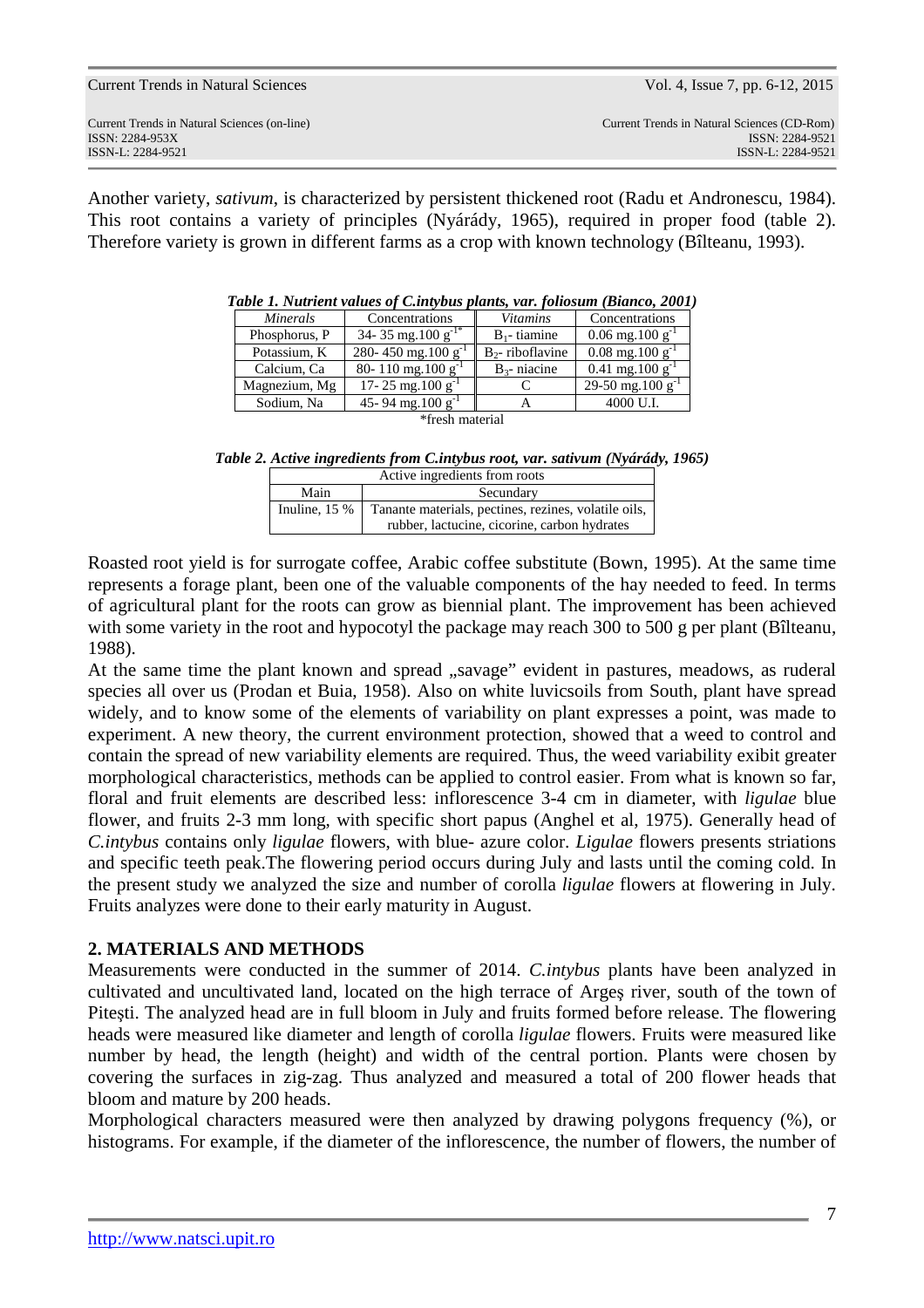| Current Trends in Natural Sciences (on-line) | Current Trends in Natural Sciences (CD-Rom) |
|----------------------------------------------|---------------------------------------------|
| ISSN: 2284-953X                              | ISSN: 2284-9521                             |
| ISSN-L: 2284-9521                            | ISSN-L: 2284-9521                           |
|                                              |                                             |

Current Trends in Natural Sciences Vol. 4, Issue 7, pp. 6-12, 2015

head achenes and of the fruit length were used every class intervals, in the width of the fruits of the absolute values were used. With this statistical method we find the followings:

- modal values, the highest frequencies,
- limits the variability of ranged characters studied,
- specific character of each plant ecotype of the review.

Among the characters examined some correlations were established, with which they could observe any trends in the ecotype characters studied. Values are presented as the average of all measurements, and the statistical calculations were made by using variance analysis (the rows of variation) and Excel program. Statistical parameters were calculated using the formulas:

$$
-\overline{a} = \frac{2\pi}{n}, \overline{a} = \text{media, and } x = \text{values,}
$$

$$
\int_{0}^{2} \text{(variance)} = \frac{1}{n-1} \left[ \sum_{n=1}^{n} x^{2} - \frac{(\sum x)^{2}}{n} \right],
$$

- S (standard error) =  $\sqrt{S^2}$ ,
- S % (variation coefficient) =  $\frac{s}{7}$ 100.

### **3. RESULTS AND DISCUSSIONS**

Variability of *C.intybus* flowering heads. The first character was analyzed surrendered diameter flourished. The absolute values varied between the inflorescence diameter ranged between 3.1 and 5.2 cm (figure 1).

Inflorescence diameter modal value was between 3.8 and 4.0 cm (30 % frequency). Very close to it was the frequency of 28 % for diameters between 3.5 and 3.7 cm. Limits the size of the heads *C.intybus* diameters were between 3.1 and 5.2 cm. In general, the inflorescence diameters between 3.1 and 4.4 cm were 93 % of all plants analyzed. Instead, larger diameters between 4.5 and 5.2 cm were rare and the plant may be news luvicsoil area of southern.



*Figure 1. The frequency of inflorescence diameter, C. intybus weed* 

The second character examined was the number of *ligulae* flower of flower head. The flowers that were the *C.intybus* included between 13 and 25pieces (figure 2). Modal value highlighted flower petals 15-16 of head. The flower *ligulae* flowers 15-20 were 90 % of the total. Exceptions were heads with 13-14 flowers as minimum limit and the maximum 21 to 25 flowers, whose rates were 7 % and 3 % of the total. Inflorescences with a large number of flowers, 24 and 25 pieces of flower head was only one each of the total analyzed. From this point of view *C.intybus* may be an exception for plants grown sporadically in these environmental conditions.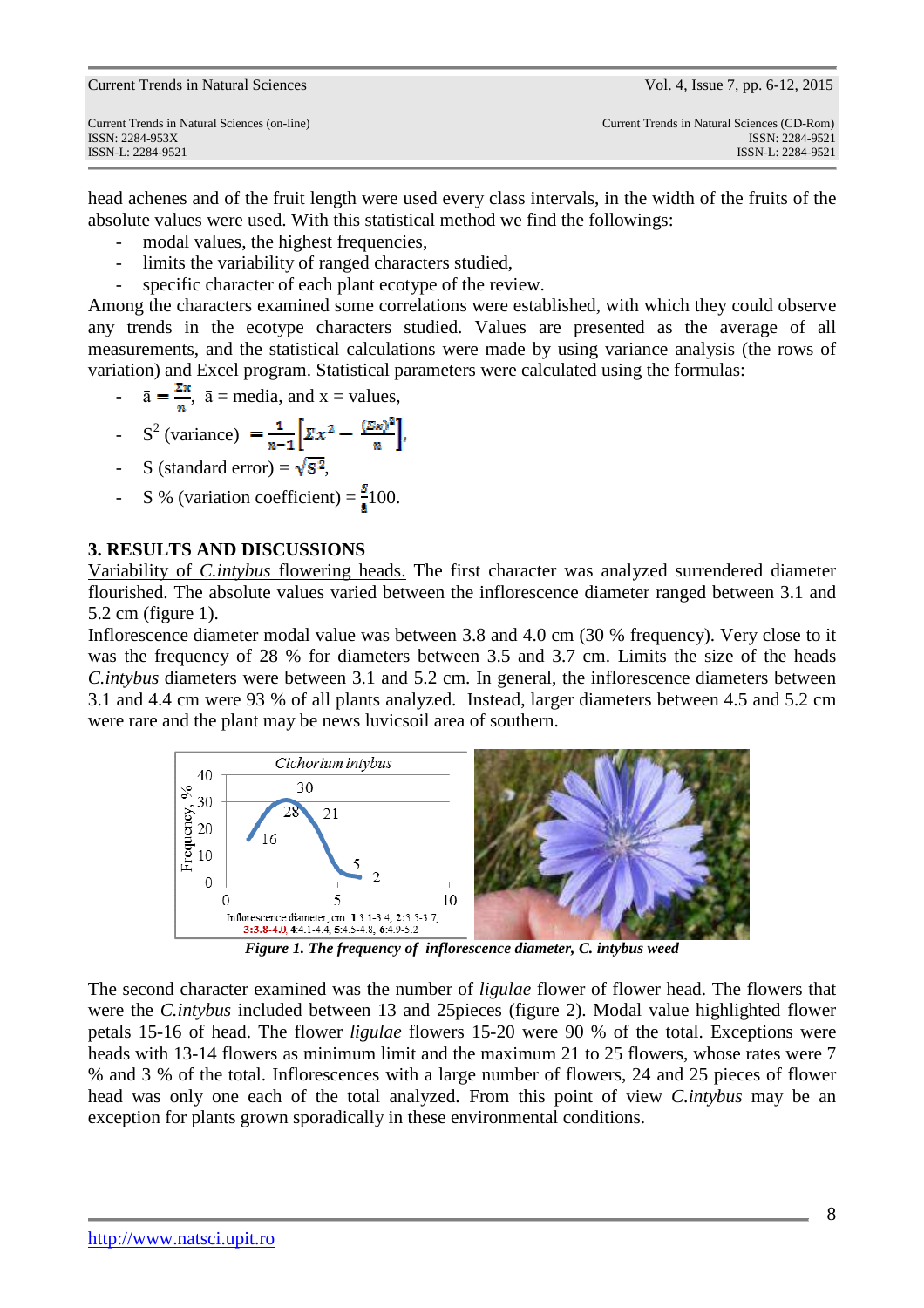| <b>Current Trends in Natural Sciences</b> |  |  |  |  |  |
|-------------------------------------------|--|--|--|--|--|
|-------------------------------------------|--|--|--|--|--|

Between inflorescence diameter and number of flowers in head has established a positive correlation (figure 3). This means that the flowers of larger diameter, there is a relative greater number of *ligulae* flowers.

Fruits size variability. The surrender of *C.intybus* were the burrs formed with dimensions: length and width of the portion of average fruit. Modal value of the number of fruit of head was 48 % belonging to the limit of 7-9 pieces. Limits of total number of fruits in head was between 1 and 15 pieces. 4 to 12 fruits were 91 % of the total. Heads with 1-3 fruits were at a rate of 4 %, while those with 13-15 achenes, 5 % of the total (figure 4).

*C.intybus* fruits have been described (2-5 sections) edges, and 2-3 mm in length (Nyárády, 1965). From measurements (under the microscope) was found that the modal value of character was between 1.9 and 2.2 mm, with frequencies of 35 to 36 %. 1.7-1.8 mm lengths were 17 % of the total and 6 % were achenes of 1.5-1.6 cm and 2.3-2.4 mm.



*Figure 2. The frequency of head flowers number, C. intybus weed* 



*Figure 3. Correlation between inflorescence diameter and flowers number of C.intybus weed* 



*Figure 4 The frequency of fruit number per head, C.intybus weed*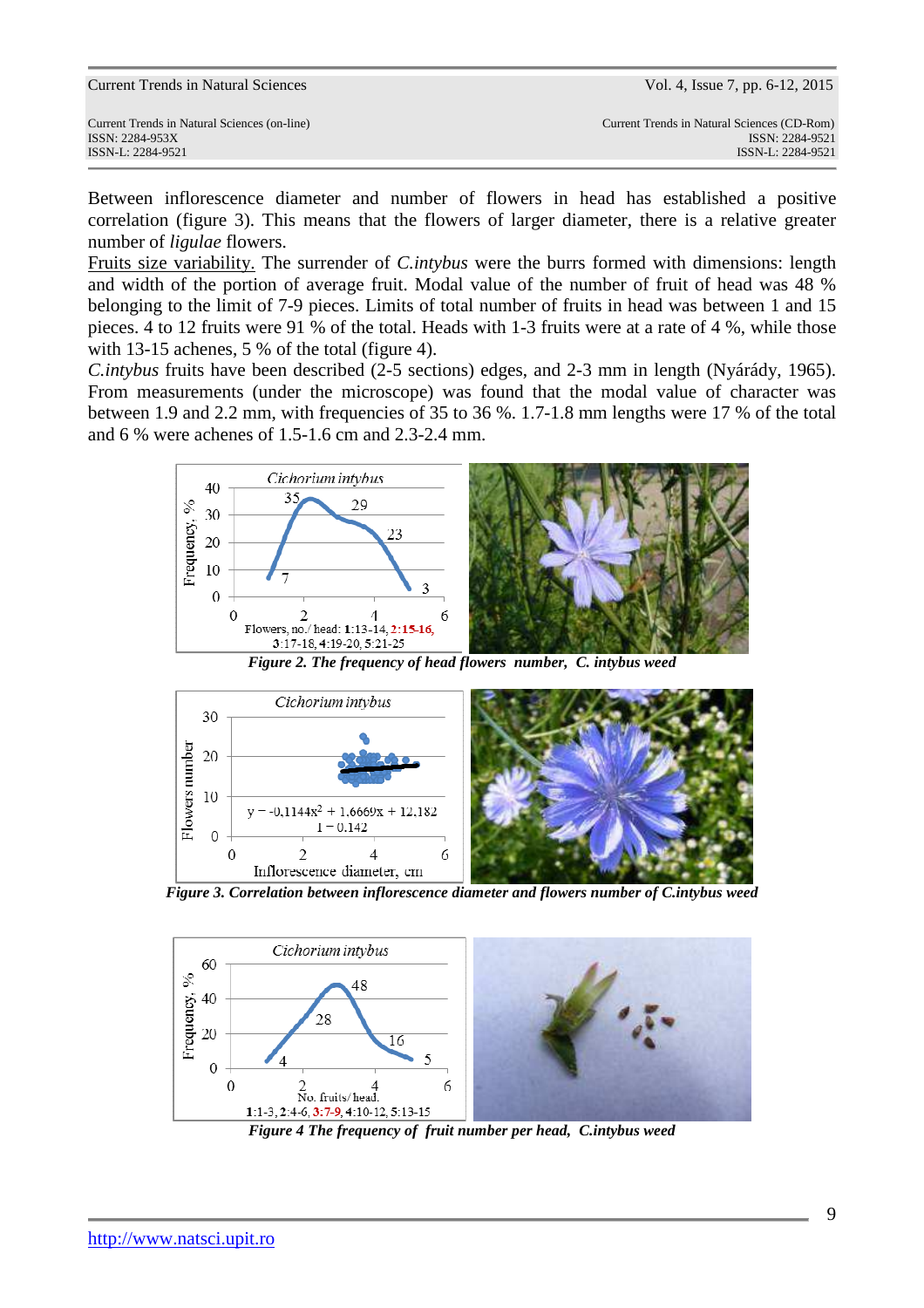| <b>Current Trends in Natural Sciences</b> |  |  |
|-------------------------------------------|--|--|
|-------------------------------------------|--|--|

That lengths 2.5-2.6 mm constituted only 1 % of the total (figure 5). Width fruits have had 0.9 modal value (44 %). The limits of variation of the character was in range 0.7 and 1.1 mm. 0.8-1.0 fruits widths were 92 % of the total, while the 0.7 mm wide fruits were 6 % and 1.1 mm only 2 %. Between the number of fruits and dimensions were established pozitive correlations (figure 6). Between the number of fruits and their length has a correlation coefficient significantly distinct. The correlation between the number of fruits in a head and their width, correlation coefficient is statistically very well secured. These two connections demonstrate that the heads with more achenes, their dimensions are quite large.





*Figure 6. Correlations between fruit number and its length and fruit number and its width* 

Between the two dimensions of fruits of *C.intybus* established a highly sensitive correlation (figure 7). This shows that the burrs can be longer and a width slightly larger as more advanced fruit, likely due to more favorable growing conditions.



*Figure 7. Correlation between fruit length and fruit width, C.intybus weed*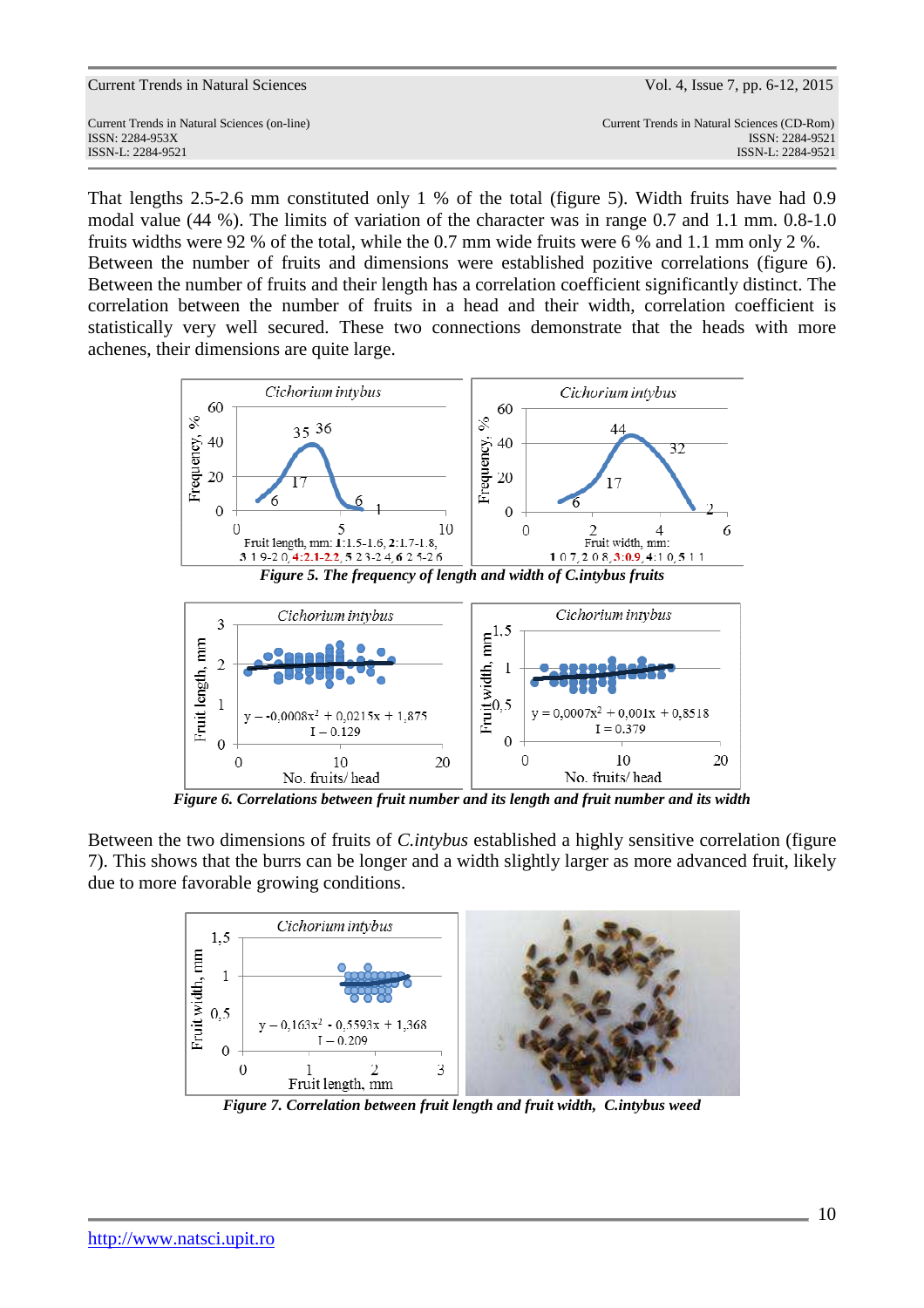Current Trends in Natural Sciences Vol. 4, Issue 7, pp. 6-12, 2015

Other aspects of variability C.intybus flowers and fruits. For a better characterization were calculated a series of other statistical indicators variability. The data refer to the average (ā), the variance  $(s^2)$ , standard deviation (error, s) and variation coefficient (s %) (table 3). Values were with sensitive oscillations.

Regarding the average of, it is found that corolla diameter was 3.9 cm, number of petals around 17, number of fruits in head approx.. 8, fruits length of 2 mm, and fruits width 0.9 mm. Variability expressed as coefficient of variation shows low values, except the number of fruits in the head, with a limit considered high: 35 %.

## **4. CONCLUSIONS**

A common species, which has seen a growing spread, is cicoria commune (ital..)- *C.intybus*. Its characters, especially the reproductive morphology are less known. Although savage form (as a weed) can select and promote forms of culture, varieties even, because of the qualities demonstrate in time.

In terms of its control to stop penetration and reduce infestation of agricultural land can promote variability studies. Between finding variability and degree of weed control were found positive correlations.

|                        | Inflorescence |         | Fruits   |         |        |  |
|------------------------|---------------|---------|----------|---------|--------|--|
| Indices                | Diameter,     | Flowers | No/      | Lenght, | Width, |  |
|                        | cm            | number  | capitula | mm      | mm     |  |
| Media, ā               | 3.8574        | 16.8911 | 7.7624   | 1.9901  | 0.9069 |  |
| Variance, $s^2$        | 0.0431        | 4.7180  | 7.4530   | 0.0005  | 0.0081 |  |
| Standard deviation, s  | 0.2076        | 2.1721  | 2.7300   | 0.0224  | 0.0897 |  |
| Coef. of variation, s% | 5.38          | 12.86   | 35.17    | 1.13    | 9.87   |  |

*Table 3. Statistic indices of Cichorium intybus flowers and fruits variability* 

Variability studies focused C.intybus inflorescence and fruits. The way character was established variability investigated, revealed ecotype characteristic values existing in the white luvicsoil (table 4).

Variability data obtained are considered to be important for the expression of weed ecotype. They express both an evolution and a completed data drawn from the literature.

| Table 4. The structure and distribution of analysis values from C.intybus inflorescence and fruits |  |  |  |  |
|----------------------------------------------------------------------------------------------------|--|--|--|--|
|                                                                                                    |  |  |  |  |

|                 | Inflorescence     |                | Fruits          |                 |
|-----------------|-------------------|----------------|-----------------|-----------------|
| Diameter cm, %  | No. of flowers, % | $No./$ head, % | Length, mm, %   | Width, mm, %    |
| 3.1-3.4 16%     | 13-14 7%          | $1 - 3 \, 4\%$ | $1.5 - 1.6$ 6%  | $0.7, 6\%$      |
| 3.5-3.7 28%     | $15-16$ 35%       | 4-6 28%        | 1.7-1.8 17%     | 0.8 17%         |
| $3.8 - 4.0$ 30% | 17-18 29%         | $7-9$ 48%      | 1.9-2.0 35%     | $0.9$ 44%       |
| 4.1-4.4 21%     | 19-20 23%         | 10-12 16%      | $2.1 - 2.2$ 36% | 1.0 32%         |
| $4.5 - 4.8$ 5%  | 21-25 3%          | 13-15 5%       | $2.3 - 2.4$ 6%  | $1.1 \quad 2\%$ |
| $4.9 - 5.2$ 2%  |                   |                | $2.5 - 2.6$ 1%  |                 |

### **5. ACKNOWLEDGEMENTS**

The authors thanks to European Weed Research Society (EWRS) and Romanian Weed Research Society (RWRS) for weed biology promoting support

#### **6. REFERENCES**

Aliotta, G. (1987). Edible wild plant of Italy. *Inftore Botany of Italy, 19*, 1730. Anghel, G., Nyárády, A., Păun, M., Grigore, S. (1975). Botanica. Ed. Didactică şi Pedagogică, Bucureşti, 310- 315.